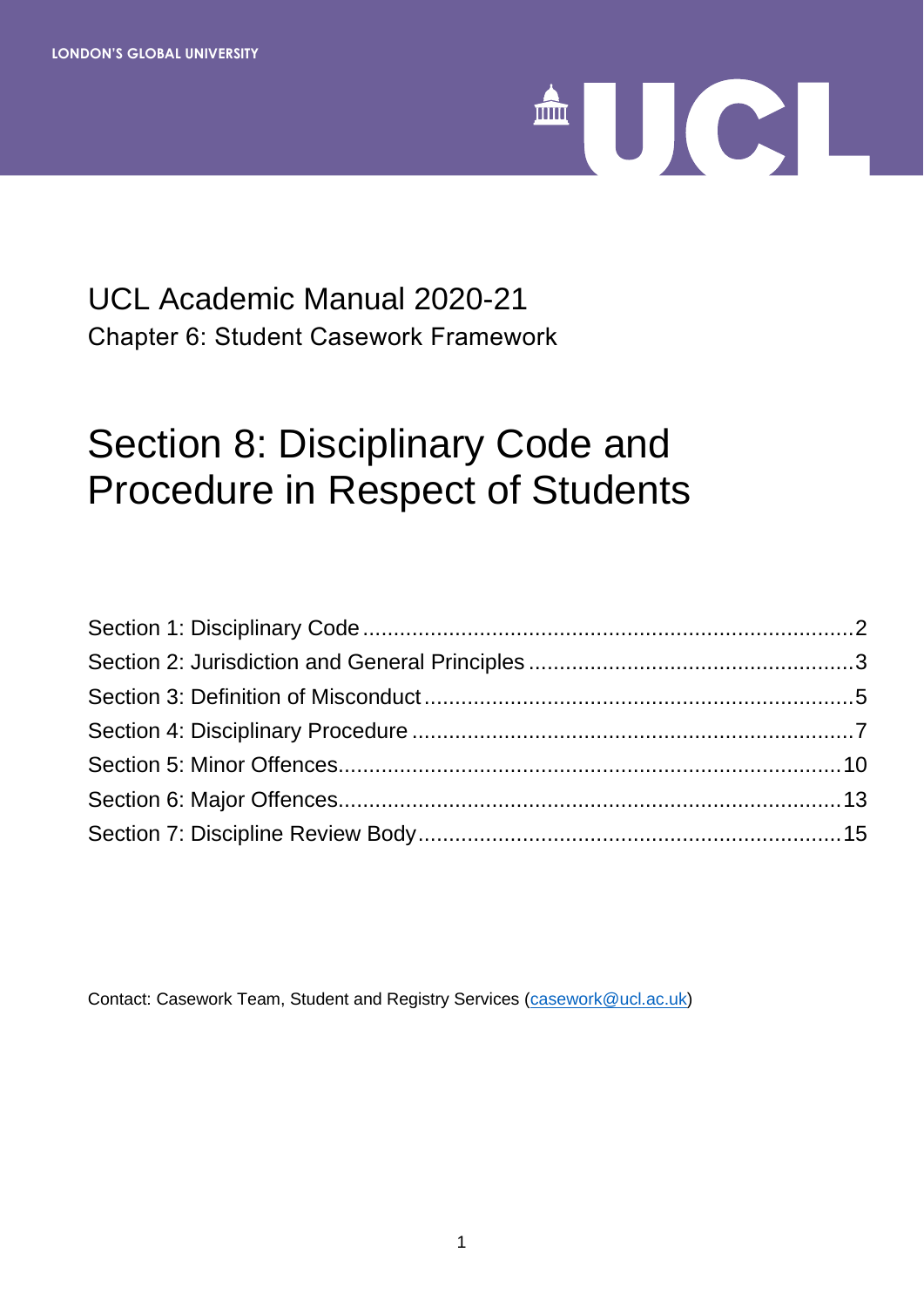UCL is a community and as members of this community students are expected to adhere to UCL's rules and regulations, to show respect for persons and property, and to behave in a way that does not interfere with the normal operations of UCL. Where there is reason to believe that rules and regulations have been broken, and/or when the behaviour of a student falls below the expected standards, as outlined below, the Disciplinary Code and Procedure will be instigated.

# <span id="page-1-0"></span>Section 1: Disciplinary Code

- 1. UCL Statute 13 (Jurisdiction over Students) provides as follows:
	- (1) The Council shall be responsible for maintaining good order within the College and its precincts and other buildings and premises owned or occupied by the College and shall have disciplinary powers over the conduct of Students of the College which the Council considers to affect the interests of the College, its Staff or Students.
	- (2) The Council, on the advice of the Academic Board, and after consulting the Students'

Union, shall approve a Disciplinary Code and Disciplinary Procedure and determine procedures, including a student complaints and appeals procedure, which shall be published and made available to all Students of the College. The Procedure shall provide for the arrangements governing the hearing of a case of disciplinary action against a Student and of an appeal to the Discipline Review Body prescribed in (3).

- (3) There shall be a Discipline Review Body to which an appeal shall lie in cases where the punishment imposed by the College is expulsion from the College and its precincts and other buildings and premises owned or occupied by the College, or temporary exclusion for more than four weeks.
- 2. The Provost has the following disciplinary powers under UCL Statute 11:
	- (3) The Provost shall have power, in accordance with Regulations made by the Council on the advice of the Academic Board, to suspend a Student from any or all of his or her studies in the College and to exclude a Student from the College and its precincts and other buildings and premises owned or occupied by the College. In the case of suspension or exclusion for reasons other than academic insufficiency the Provost shall report such suspension or exclusion to the Academic Board and to the Council and shall ensure that appropriate action is taken forthwith under disciplinary or other appropriate procedure.
	- (4) The Provost shall have power to delegate any or all of the powers conferred by [paragraph (3)] of this Statute (as above) to such Officer of the College or persons or bodies as he/she may think fit.

#### **Delegation by the Provost**

3. In accordance with Statute 11(4), the Provost has delegated her/his powers under Statute 11(3) to the Registrar.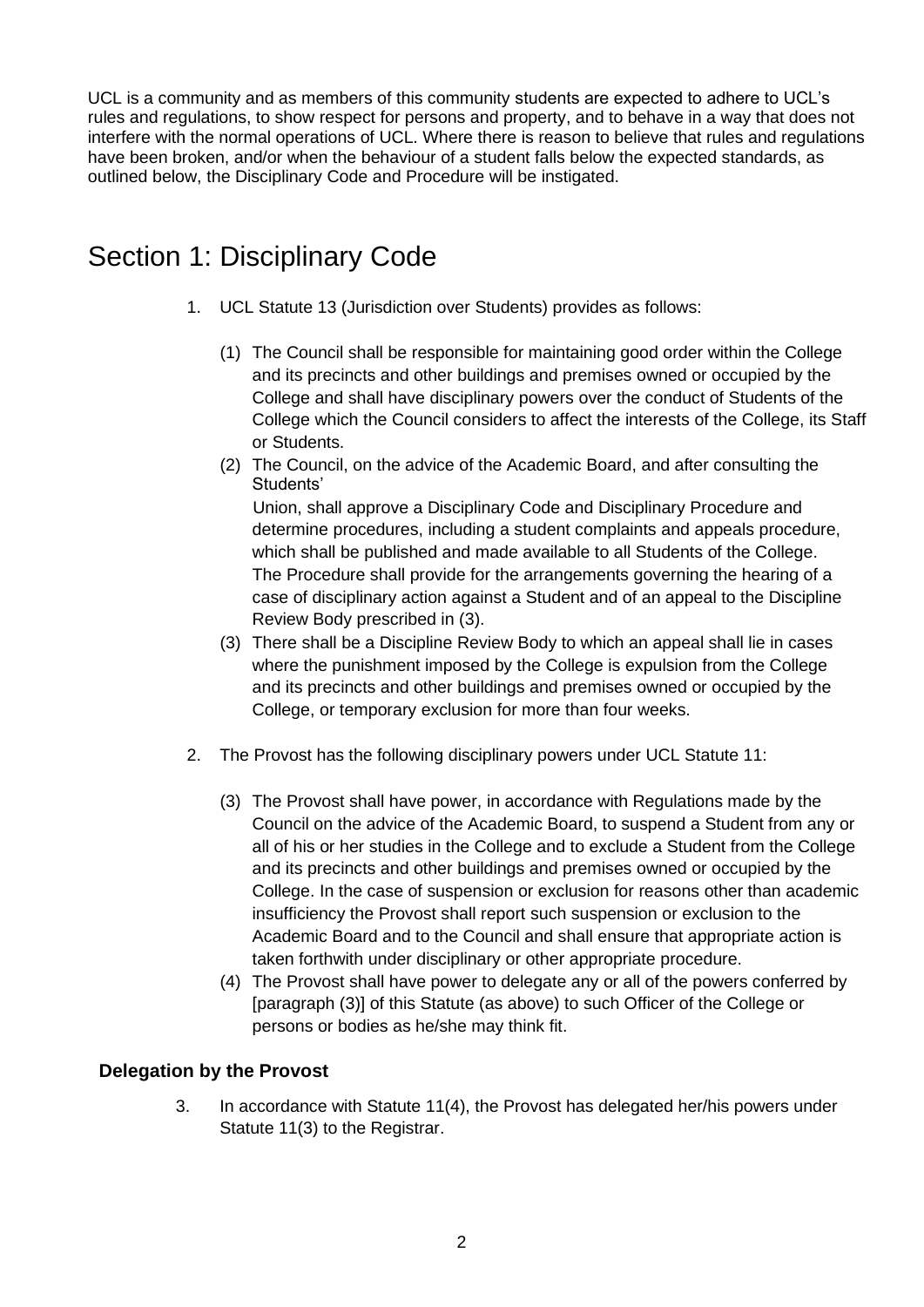# <span id="page-2-0"></span>Section 2: Jurisdiction and General Principles

### **(a) Jurisdiction**

- 4. The Disciplinary Code applies to all registered students of UCL.
- 5. The jurisdiction of this Code will extend, where appropriate, beyond UCL's precincts and will cover, for example, the conduct of students attending another institution or a work placement in the United Kingdom or abroad, or taking part in approved field trips or other authorised external activities.

#### **(b) Relationship and interface with other UCL policies and procedures**

- 6. This Code relates to matters of non-academic misconduct and any action taken under this Code automatically supersedes any disciplinary action being taken under other rules or regulations of UCL.
- 7. Where the alleged misconduct relates to an academic matter, it should be referred for action in accordance with UCL's Academic Regulations.
- 8. Where the alleged misconduct relates to research misconduct, it should be referred for action in accordance with UCL's Research Misconduct Procedure.
- 9. Where the alleged misconduct relates to harassment, bullying and/or intimidation then it should be referred for action under UCL's policy on Harassment and Bullying (Students).
- 10. Students registered on programmes leading to membership of a professional body should demonstrate appropriate behaviour and standards required for entry into that profession. Alleged misconduct which may be judged to fall short of the professional codes of conduct will be considered under the relevant Fitness to Practise Procedure.
- 11. Where there is a concern that mental health, illness or disability may have directly affected behaviour and/or conduct, the Director of Student Support and Wellbeing will be consulted as to whether it would be more appropriate to consider the matter under the Support to Study Policy or the Student Mental Health Policy as an alternative to disciplinary action.
- 12. Where it is not clear how the alleged misconduct should be classified the matter will be determined by the Registrar.

### **(c) General Principles**

13. Students involved in disciplinary procedures shall have the right to be accompanied to any meeting or hearing by a 'friend', who must be a UCL student or member of staff of UCL or [Students' Union UCL.](http://studentsunionucl.org/) The role of the friend is to provide moral support during a meeting or hearing. They cannot make representations nor cross-examine witnesses and must also not be a witness.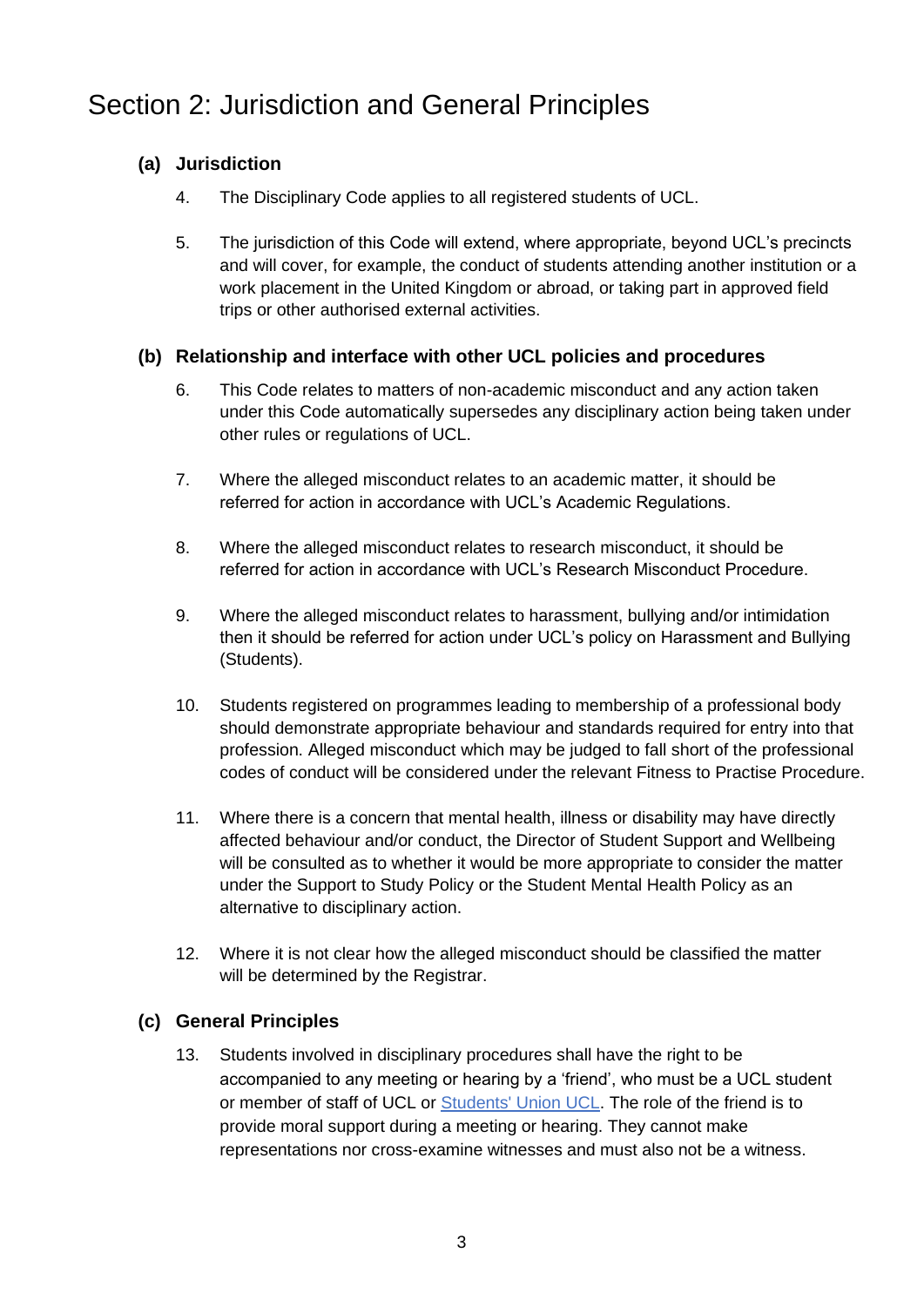- 14. UCL will wherever possible seek to adhere to the time limits outlined in this procedure; however, in cases where there are special circumstances which require variance from specified time limits, students will be advised of the reasons for this by the Officer handling the investigation or hearing.
- 15. Students will be given the opportunity to attend disciplinary hearings in person. UCL reserves the right, however, to proceed with any investigation or disciplinary hearing in the absence of a student, subject to the student having been properly notified of the date and time of the hearing, or in cases where criminal proceedings do not allow the student to attend in person.
- 16. UCL reserves the right not to proceed with any investigation following an allegation against the behaviour of a student if it is considered that there are insufficient grounds or evidence to do so.
- 17. During the application of this Disciplinary Code and Procedure, UCL reserves the right to adjourn any disciplinary investigation or hearing and reconvene at a later date.
- 18. The standard of proof to be adopted during the application of this Disciplinary Code and Procedure will be the balance of probability.
- 19. Where misconduct has occurred, and wherever appropriate, the intention will be to provide a corrective response in addition to any reasonable and proportionate punitive response.

#### **(d) Officers responsible for disciplinary matters**

- 20. The Registrar of UCL has the responsibility for dealing with disciplinary matters referred to her/him under the authority and with the powers granted to her/him in this procedure. Authority to refer a matter to the Discipline Committee rests with the Registrar. The Registrar may delegate this responsibility to the appropriate members of Student and Registry Services and all references to the Registrar in this Code and Procedure should be understood to include also such nominees.
- 21. The Registrar may also delegate authority for discipline in UCL Houses and Halls of Residence to Wardens of UCL Houses and Halls of Residence.
- 22. The Registrar may also delegate authority for discipline in UCL Libraries to the Director of UCL's Library Service or her/his nominee.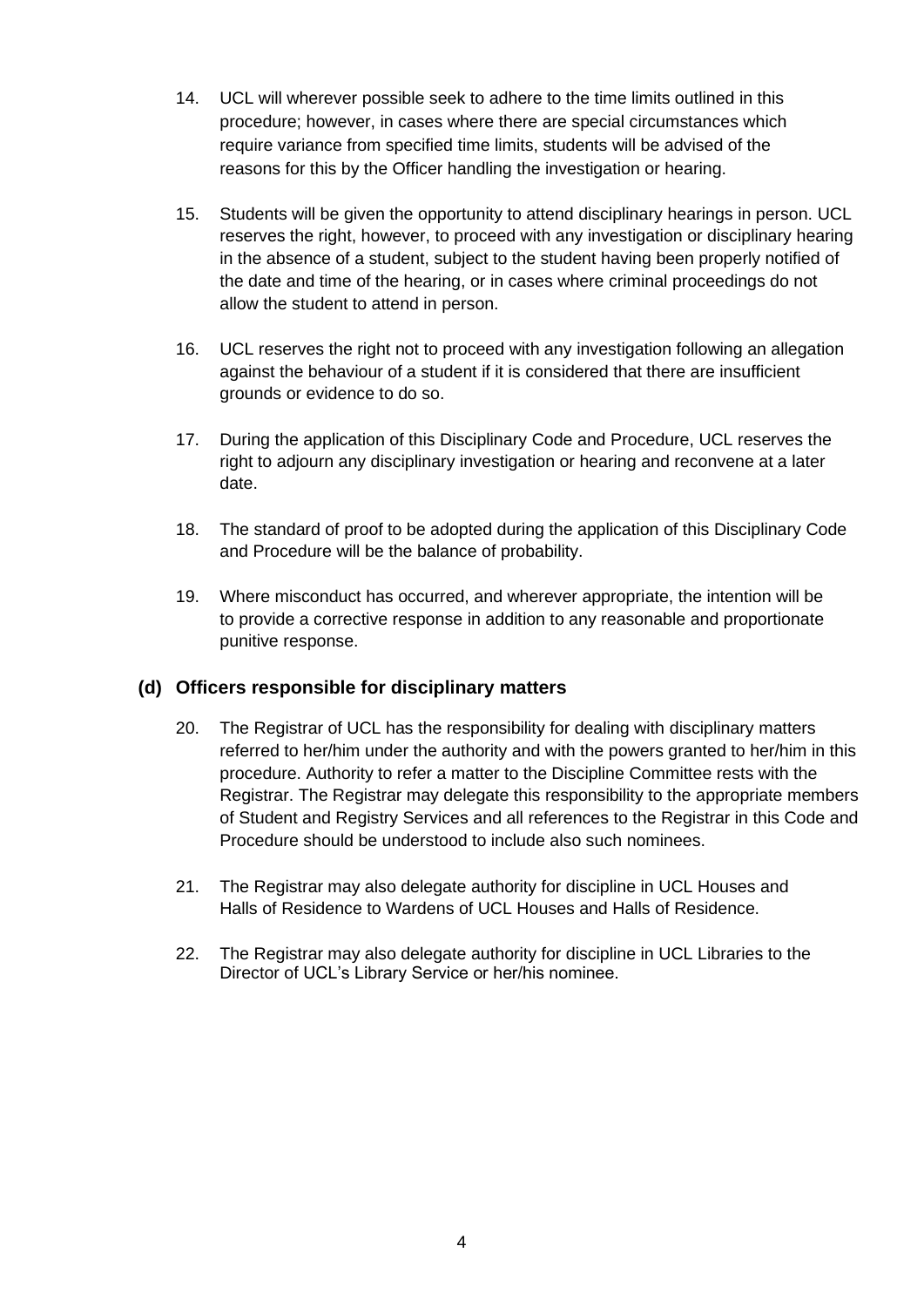# <span id="page-4-0"></span>Section 3: Definition of Misconduct<sup>1</sup>

- 23. Misconduct which may be the subject of disciplinary procedures under this Code is defined as improper interference with the proper functioning or activities of UCL, or of those who work or study in UCL, or action which otherwise damages UCL and/or its staff or students, including, but not limited to, the following:
	- (1) disruption or improper interference, whether on UCL premises or elsewhere, with the academic, administrative, sporting, social, cultural or other activities of UCL;
	- (2) obstruction or improper interference on UCL premises or whilst engaged in any UCL activity with the functions, duties or activities of any student, member of staff or other employee of UCL or any authorised visitor of UCL;
	- (3) violent, indecent, disorderly, threatening or offensive behaviour or language on UCL premises or whilst engaged in any UCL activity;
	- (4) fraud, deceit, deception or dishonesty in relation to UCL or its staff or students;
	- (5) action likely to cause injury to, or impair the safety of, either themselves or others on UCL premises or whilst engaged in any UCL activity;
	- (6) sexual, racial or other kind of harassment of any student, member of staff or other employee of UCL or any authorised visitor to UCL;
	- (7) breach of the provisions of UCL's Code of Practice on Freedom of Speech or of any other code or UCL rule or regulation which provides for breaches to constitute misconduct under this code;
	- (8) damage to or defacement, caused intentionally or recklessly, or misappropriation of UCL property<sup>2</sup> or the property of other members of UCL and/or the UCL community, or any other property<sup>3</sup> into which the Student enters, or misappropriation of such property whilst engaged in UCL activities;
	- (9) misuse or unauthorised use of UCL premises or items of property, including computer misuse;
	- (10) distributing or publishing a poster, notice, sign or any publication which is offensive, intimidating, threatening, indecent or illegal, including the broadcasting and electronic distribution of such material;
	- (11) conduct which constitutes a criminal offence where that conduct took place on UCL premises or
		- (a) affected or concerned other members of the UCL community or
		- (b) damages the good name of UCL or
		- (c) itself constitutes misconduct within the terms of this Code or
		- (d) is an offence of dishonesty, where the Student holds an office of responsibility in UCL, or
		- (e) involves a student registered on a programme leading to membership of a

<sup>&</sup>lt;sup>2</sup> Examples of 'minor' or 'major' classifications of misconduct can be found at paragraphs 25 and 26 of this Procedure.

<sup>3</sup> Within this document property is defined as, but not limited to: computers; software; data; web pages; equipment (e.g. audio-visual equipment; laboratory equipment; instruments; tools); books; furniture; and personal belongings of individuals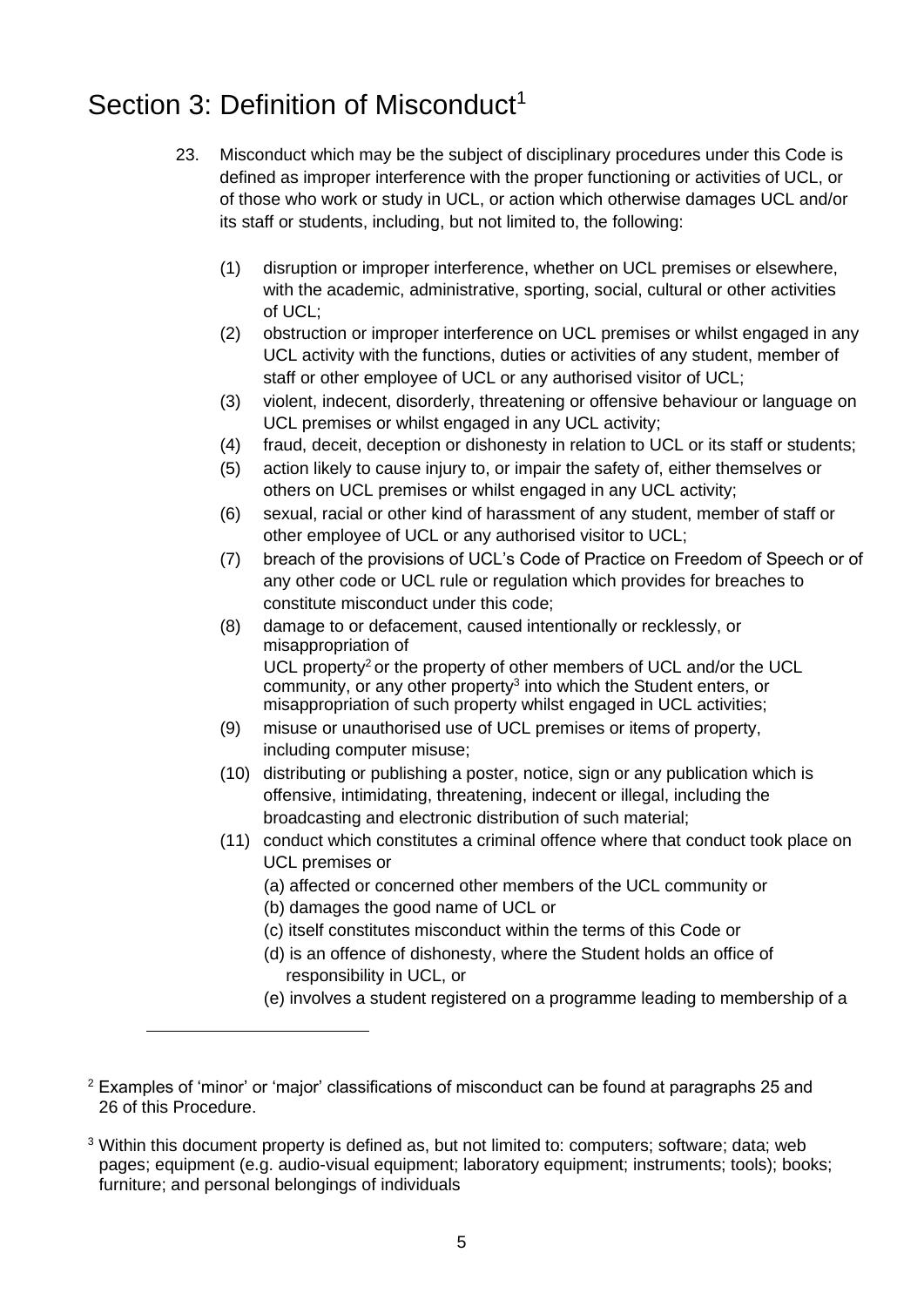professional body and where that conduct may fall short of the professional codes of conduct such as to render the Student unfit to practise, or

- (f) resulted in the acquisition of a criminal conviction for an offence not involving members of UCL or its premises, which may affect the safety of a member of UCL or the premises of UCL or which could bring UCL into disrepute;
- (12) failure to declare a criminal conviction to UCL, subject to the Rehabilitation of Offenders Act;
- (13) behaviour which brings UCL into disrepute;
- (14) failure to disclose name and other relevant details to an officer or employee of UCL in circumstances where it is reasonable to require that such information be given;
- (15) failure to comply with a previously imposed penalty under this Code.
- 24. For the purpose of this Procedure, misconduct as defined at paragraph 23 above will be classified as either minor or major depending on the seriousness of the alleged misconduct. Where it is not clear whether the alleged offence should be classified as a minor or major offence the matter will be determined by the Registrar.
- 25. Examples of minor offences include but are not limited to:
	- Anti-social behaviour
	- Refusal to identify yourself to UCL staff or using false ID
	- Failure to vacate during fire alarms
	- Excessive noise
	- Misuse of the fire equipment
	- Smoking in non-designated areas
- 26. Examples of major offences include but are not limited to:
	- Possession of an offensive weapon
	- Assault
	- Threatening, offensive or indecent behaviour or language that causes distress to others
	- Harassment of any kind
	- Misappropriation of or damage to the property of any student or member of staff of UCL
	- Any action likely to cause injury or impair the safety of others
	- Use, possession, buying or selling of illegal drugs
	- Excessive use of alcohol that is likely to endanger the health and safety of others
	- A serious breach of UCL-approved Regulations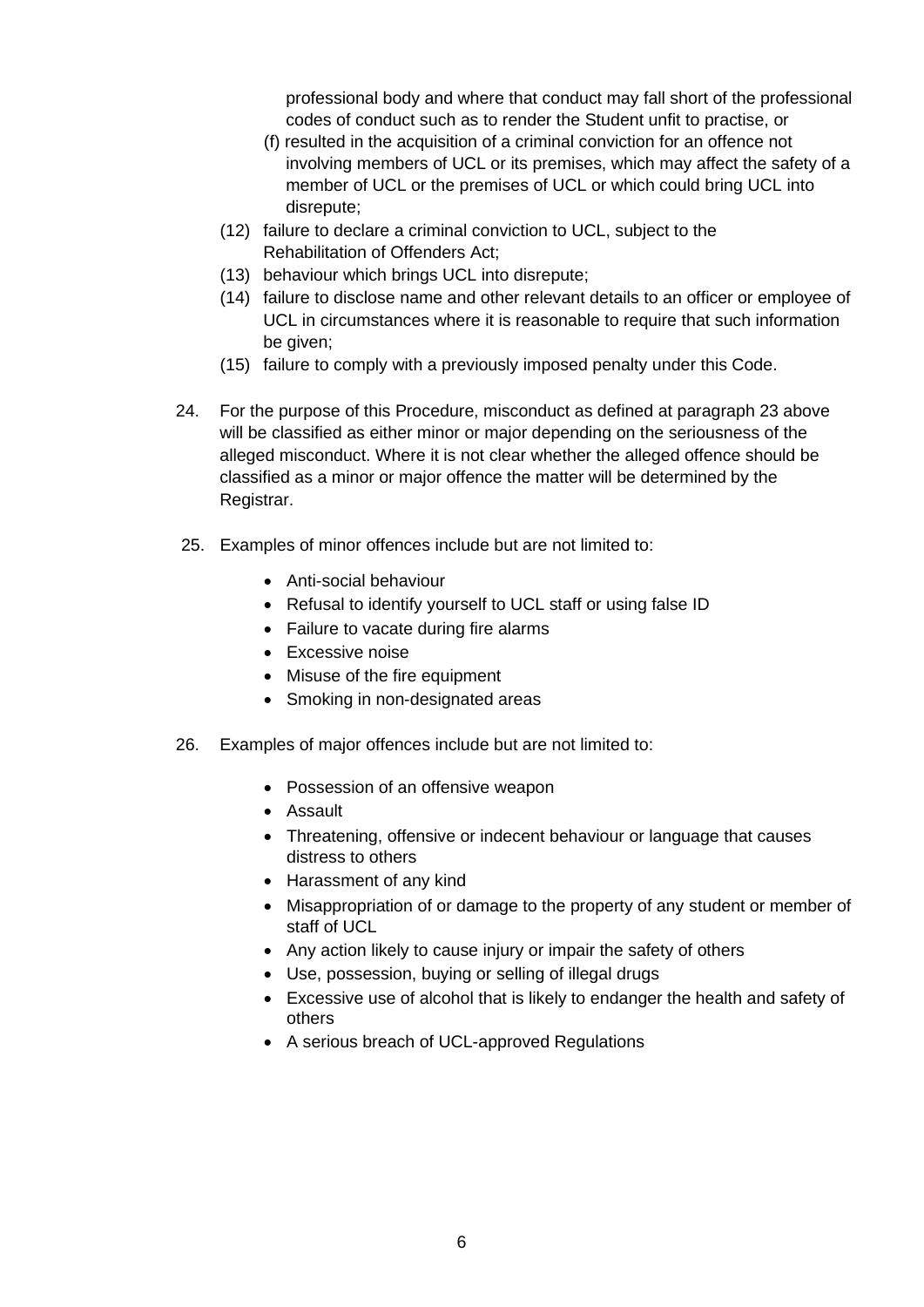### <span id="page-6-0"></span>Section 4: Disciplinary Procedure

#### **(a) Disciplinary offences which are also subject to criminal investigation**

- 27. Where a disciplinary offence is also subject to a criminal investigation, UCL may suspend the disciplinary process until the criminal investigation and legal proceedings have been concluded. The fact that the police or other legal authorities might be unable, unwilling or not yet able to proceed will not automatically preclude UCL from instigating its own disciplinary action.
- 28. The student should be reminded that whilst criminal investigations are underway they will be obliged to keep UCL informed of any progress and/or change in status regarding their case. The Registrar will review the case on a monthly basis and will determine if any action is required during this review period.
- 29. When the criminal proceedings have concluded, the Registrar will decide whether UCL should instigate disciplinary action, taking into account the following guidance.
- 30. Where the student has been convicted of a criminal offence, UCL may seek to take action if there are outstanding matters of concern to UCL that have not been addressed. In this case the conviction in a criminal court shall be taken as conclusive evidence that the alleged offence has occurred, and no further investigation shall be required by UCL.
- 31. Where a criminal conviction has been made, the focus of UCL disciplinary proceedings may include an assessment of the risk posed to UCL staff or students. It may also include assessment of the material impact caused by reputational damage to UCL, particularly when this impedes or interferes with the normal operations of UCL, or when it affects important relationships between UCL and key individuals, agencies and stakeholders. If disciplinary action is taken, the penalty imposed by the court shall be taken into account when determining any further penalty.
- 32. In the case of a criminal conviction, where criminal proceedings (including bail conditions, period of time spent on remand, period of time served in custody following conviction) result in a student being absent from their study for a period of less than twelve months it will normally be the case that their studies will be interrupted for this period. In such circumstances it will be the responsibility of the student to notify the Registrar regarding the date of release from custody. The Registrar will then assess whether the nature of the offence committed poses an ongoing risk to the UCL community, and whether there are any outstanding matters of concern that have not been addressed. In the case of either UCL may instigate disciplinary proceedings.
- 33. In the case of a criminal conviction where criminal proceedings (including bail conditions, period of time spent on remand, period of time served in custody following conviction) result in a student being absent from their study for a period in excess of twelve months, the student will be deemed withdrawn from UCL. The student may then reapply for admission to UCL, and as part of the standard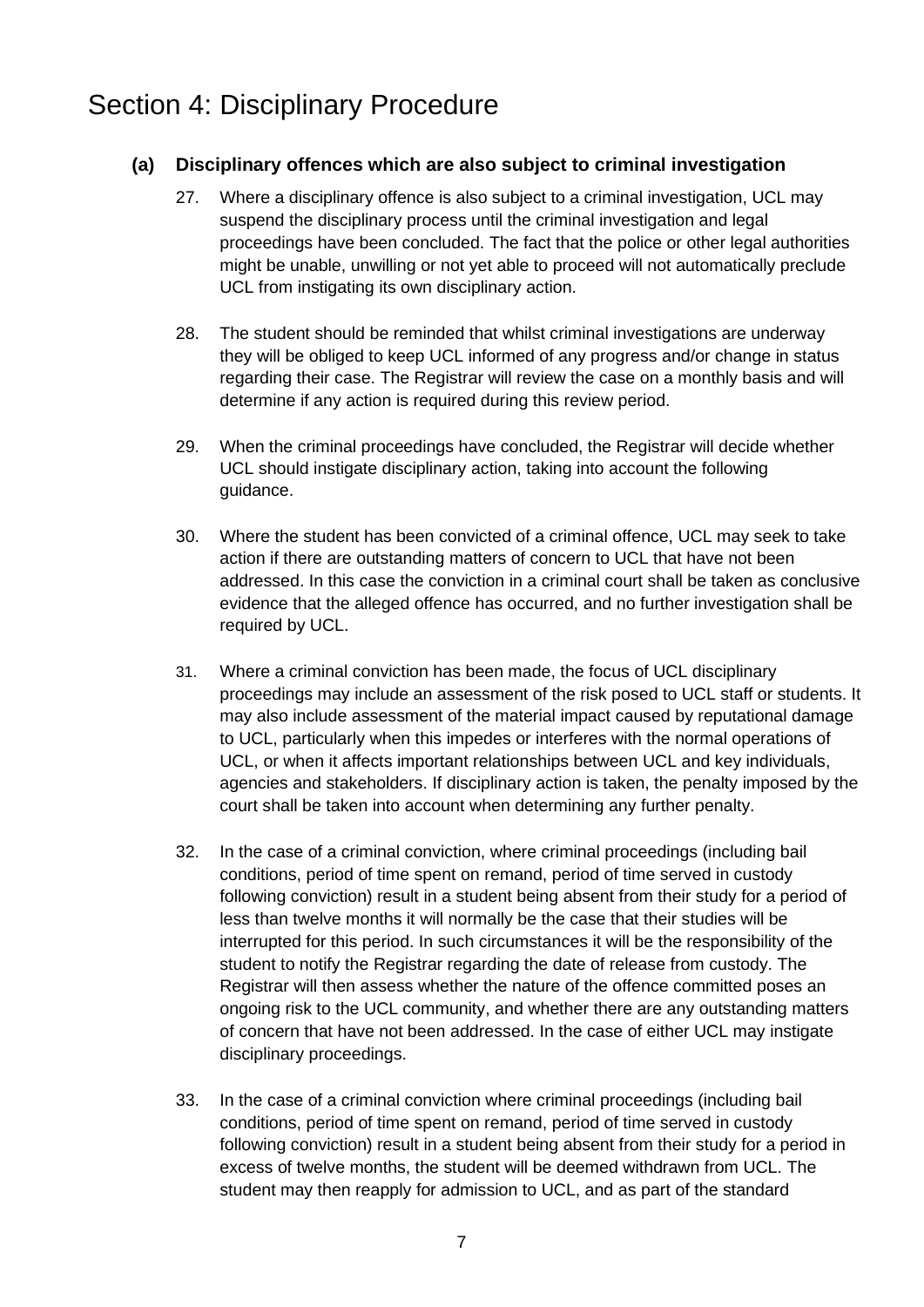admissions process will be required to declare criminal convictions to be considered prior to a decision regarding an offer of a place.

- 34. Where the student has been acquitted UCL will take into account the decision of the court. However, it may be the case that it is reasonable and within UCL's interests to pursue outstanding matters of concern to UCL that have not been addressed.
- 35. Where, following an initial investigation, a decision has been taken not to proceed to a criminal trial, this does not preclude UCL from conducting further investigations and/or instigating disciplinary proceedings in respect of outstanding matters of concern to UCL that have not been addressed.

#### **(b) Precautionary action in advance of a disciplinary hearing**

- 36. Where the nature of the alleged disciplinary offence suggests that there may be risk to the safety of others, or where the student accused of the offence may be at risk of harm, the Registrar will undertake a risk assessment which may result in action as follows:
	- (i) They may require the student to comply with specific conditions, for example agreeing not to contact another student or students. The consequence of any breach of these conditions may result in escalation to the steps outlined below; and/or
	- (ii) The Registrar may choose to exercise the delegated authority granted in accordance with Statute 11(3) and 11(4) to suspend the student from any class or classes and/or to exclude the student from any part or all of UCL's facilities, grounds and premises, until such a time as any criminal proceedings and/or UCL disciplinary proceedings have been concluded. A precautionary suspension and/or exclusion should not be regarded as a penalty and does not indicate that the student is presumed guilty of any offence.
- 37. For the purposes of this Code and Procedure suspension and exclusion are defined as follows:
	- (i) Suspension involves a total or partial prohibition on attendance at or access to UCL premises and from any participation in UCL activities for a fixed period. The terms of any suspension will be assessed and decided on a case-by-case basis.
	- (ii) Exclusion involves the withdrawal of the right of access to specified land, buildings, facilities or services of UCL for a fixed period or pending the fulfilment of certain conditions.
- 38. The decision by the Registrar to temporarily suspend and/or exclude the student from all or part of UCL, and the reasons why this action is being taken, may be communicated orally in the first instance. Where this is the case, written confirmation outlining the reasons for this decision and notice of the right of appeal should be provided within two working days.
- 39. The student may appeal against the decision to suspend and/or exclude them from all or parts of the UCL by submitting a written request stating the reason for the appeal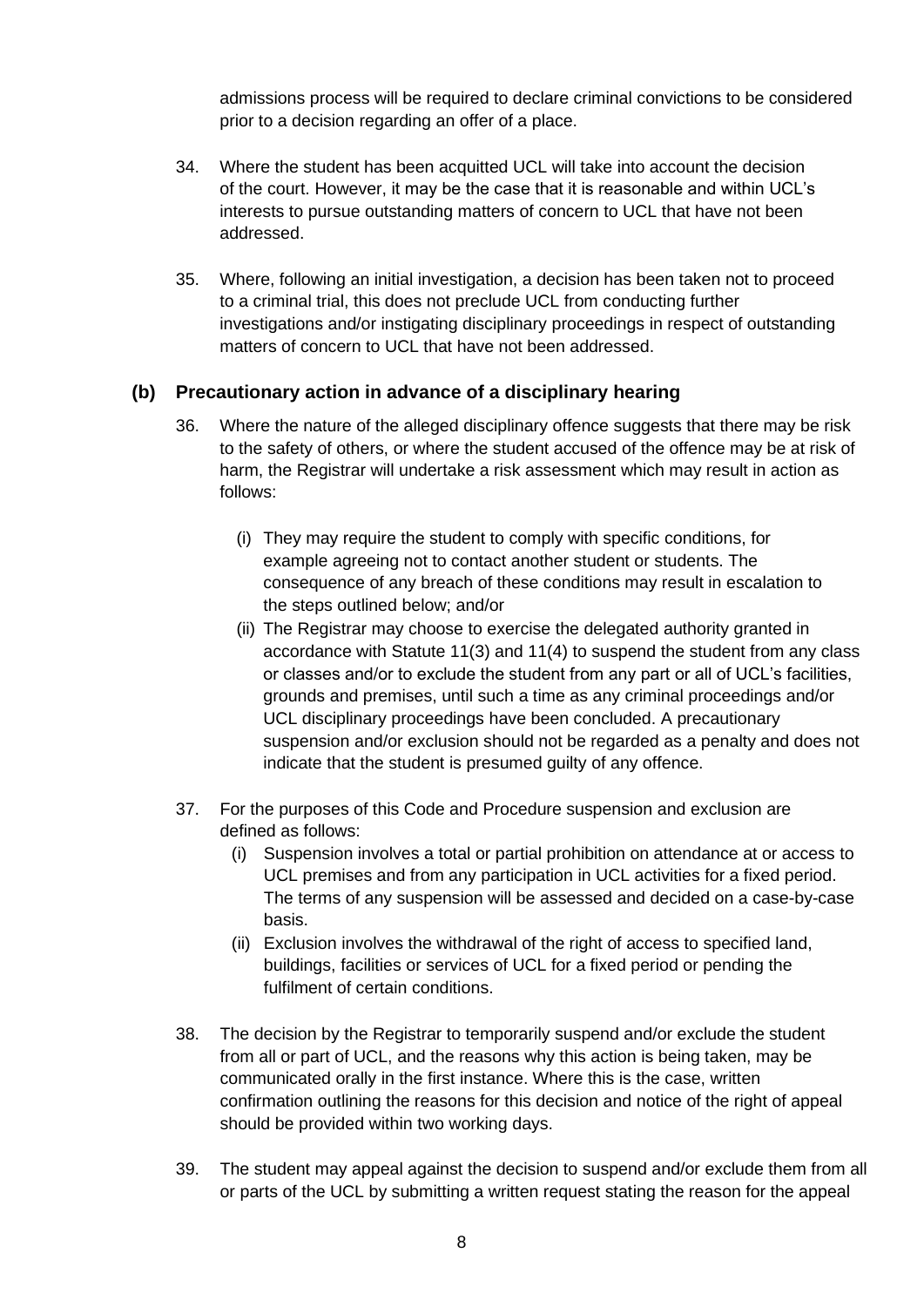to the Provost within five working days of the date of issue of the notice of suspension/exclusion.

- 40. The Provost will consider the appeal and may take action as follows:
	- (i) uphold the original decision and confirm the terms of the suspension and/or exclusion;
	- (ii) uphold the original decision but reduce or restrict the terms of the suspension and/or exclusion;
	- (iii) overturn the original decision and remove the suspension and/or exclusion.
- 41. In cases where additional information presented as part of the appeal suggests that the level of risk is higher than previously assessed, the Provost may increase or extend the terms of the suspension and/or exclusion.
- 42. The student will be notified of the decision within ten working days of the receipt of the letter requesting an appeal.
- 43. Whilst the precautionary suspension and/or exclusion is in place, the student may request a review if there is a relevant change to their circumstances. This request should be made in writing to the Provost, who will respond within ten working days of the receipt of the letter.
- 44. In accordance with Statute 11(3) all cases of suspension and exclusion for reasons other than academic insufficiency shall be reported by the Registrar to UCL's Academic Board and Council.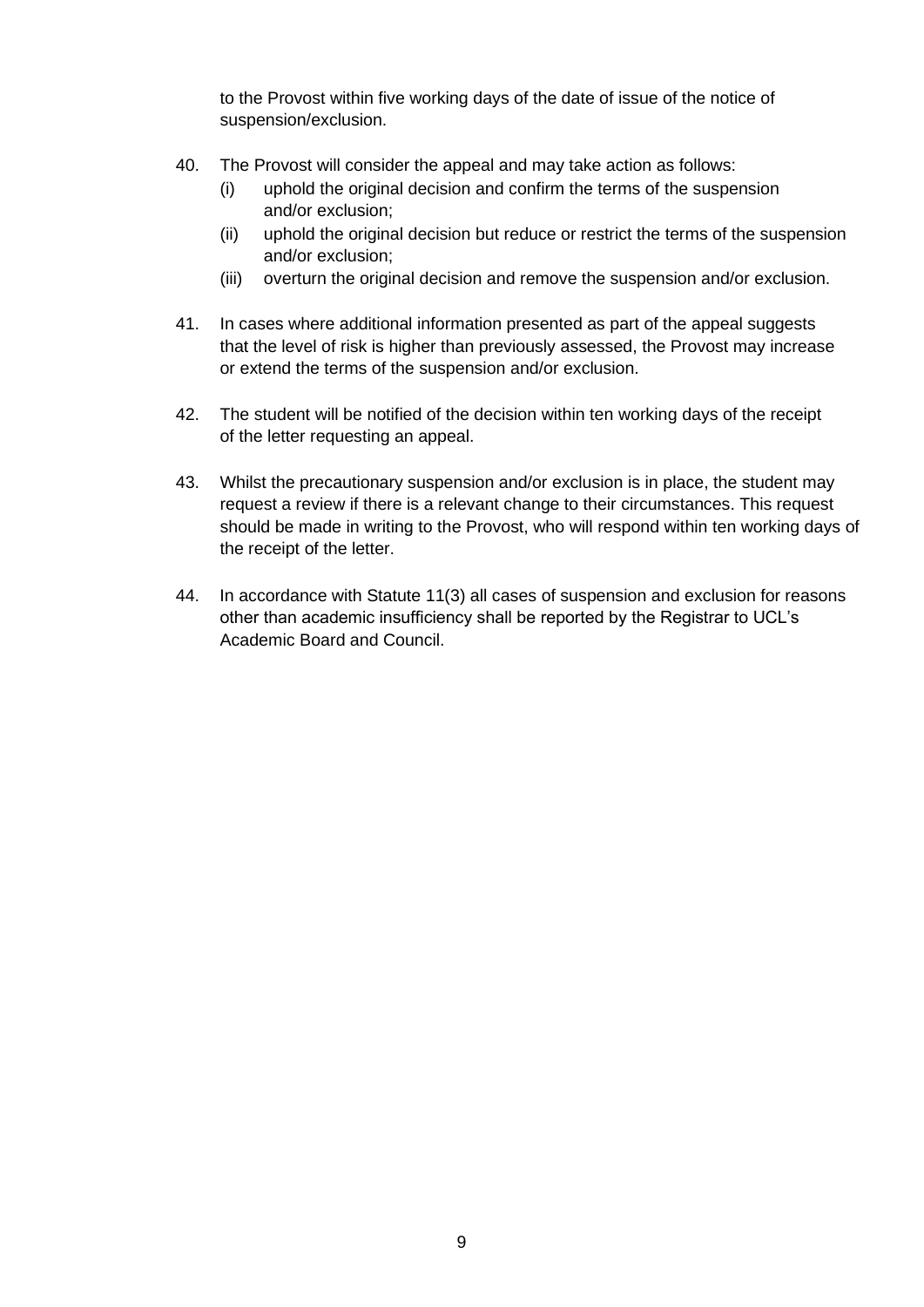### <span id="page-9-0"></span>Section 5: Minor Offences

#### **(a) Misconduct Involving a UCL House or Hall of Residence**

- 45. The Registrar may delegate to Wardens of UCL Houses or Halls of Residence power to deal with disciplinary matters within their house/hall of residence and to impose penalties up to and including any one or more of the following:
	- (i) an oral or written reprimand;
	- (ii) an order for service for a specified period to the house or hall of residence to be scheduled outside of teaching time;
	- (iii) an order for payment or compensation for damage to property;
	- (iv) withdrawal of house/hall of residence privileges e.g. no guests allowed, exclusion from bars;
	- (v) a fine of up to £100;
	- (vi) a recommendation to the Registrar that residence in UCL accommodation in future years be denied;
	- (vii) a recommendation to the Registrar that the student's misconduct be referred to the Discipline Committee and/or that UCL takes proceedings through the courts for eviction.
- 46. In a case where the Registrar decides there are grounds for eviction from a UCL House or Hall of Residence they will request that the Director of Student Accommodation initiate court proceedings and will inform the student that the matter has been referred to the Director of Student Accommodation. The case may also be referred to the Discipline Committee.
- 47. In dealing with an allegation of misconduct the Warden will interview the student. The Warden will inform the student that they may appeal to the Registrar against any penalty imposed by the Warden on the following grounds:
	- (i) that the disciplinary process was not conducted in accordance with the above procedures;
	- (ii) that new evidence has become available which was not, and which could not reasonably have been made available at the time the case was considered;
	- (iii) the penalty imposed was disproportionate to the offence.
- 48. The appeal will be considered by the Registrar by a review of the relevant paperwork and must be submitted within ten working days of the date of notification of the penalty.

#### **(b) Misconduct Involving UCL Library Services**

- 49. The Registrar may delegate to the Director of UCL Library Services (or their nominee) power to deal with disciplinary matters within UCL Library Services and to impose penalties up to and including any one or more of the following:
	- (i) an oral or written reprimand;
	- (ii) an order for service for a specified period to be scheduled outside of teaching time;
	- (iii) an order for payment or compensation for damage to property
	- (iv) withdrawal of borrowing privileges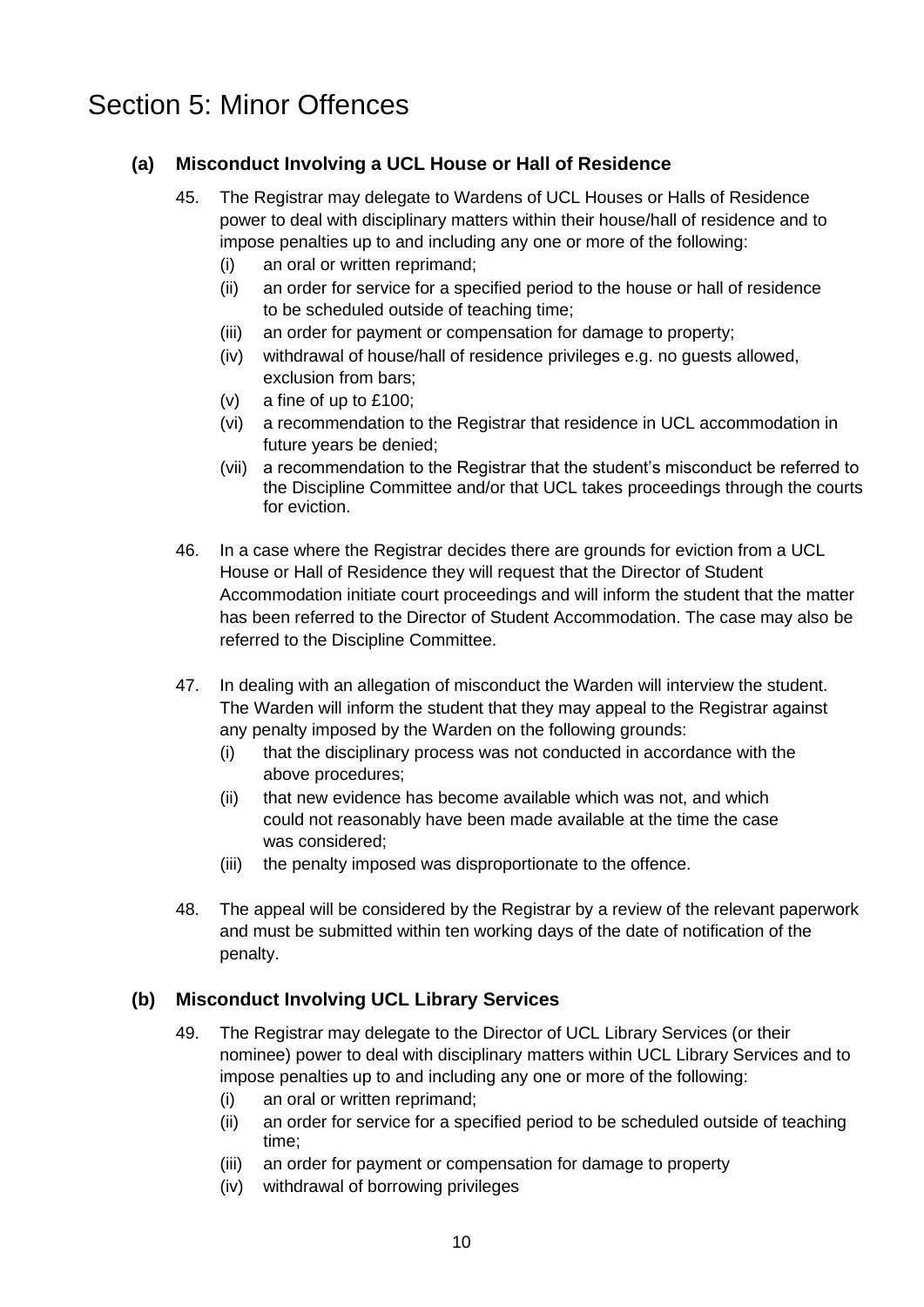- (v) a fine of up to £100;
- (vi) a recommendation to the Registrar that the Student's misconduct be referred to the Discipline Committee.
- 50. In dealing with an allegation of misconduct the Director of UCL's Library Services will interview the student. The Director will inform the student that they may appeal to the Registrar against any penalty imposed by the Director on the following grounds:
	- (i) that the disciplinary process was not conducted in accordance with the above procedures;
	- (ii) that new evidence has become available which was not, and which could not reasonably have been made available at the time the case was considered;
	- (iii) the penalty imposed was disproportionate to the offence.
- 51. The appeal will be considered by the Registrar by a review of the relevant paperwork and must be submitted within ten working days of the date of notification of the penalty.

### **(c) Disciplinary Action taken by the Registrar**

- 52. Where the alleged offence is referred to the Registrar, the Registrar will decide upon the following course of action:
	- (i) that the complaint be dismissed;
	- (ii) that the complaint should not be the subject of further action under the Disciplinary Code, but such a ruling will not preclude informal action by way of a caution or otherwise if appropriate which may be undertaken without reference to the person submitting the complaint;
	- (iii) that the alleged offence be classified as a minor offence and is a matter for the Registrar to deal with;
	- (iv) that the alleged offence be classified as major offence and should be referred to the Discipline Committee.
- 53. At all times the Registrar will be mindful of any ongoing risk posed to students and staff relating to the alleged offence. In cases where a risk assessment suggests this may be the case, the Registrar may consult the Director of Student Support and Wellbeing (or nominee) in relation to the management of risk, and where appropriate may take precautionary action as outlined in Section 4(b). Amongst other possible actions, it may be necessary to agree a behavioural contract or a limited exclusion from a specific facility or service.
- 54. Where a complaint of misconduct has been made, and unless it is immediately dismissed, dealt with by way of informal action or referred to the Discipline Committee, the Registrar will hold a meeting with the student(s) concerned. The student(s) should receive an invitation to the meeting and should be advised of the nature of the alleged offence. Where possible this invitation should be written and should give the student(s) at least two working days' notice of the meeting. There may, however, be circumstances where an urgent meeting is required and in this case a verbal invitation with less than two days' notice will be given. Failure to attend without good cause may in itself be considered a disciplinary offence.
- 55. The student will be given an opportunity at the meeting to explain their behaviour and/or offer information in mitigation or explanation.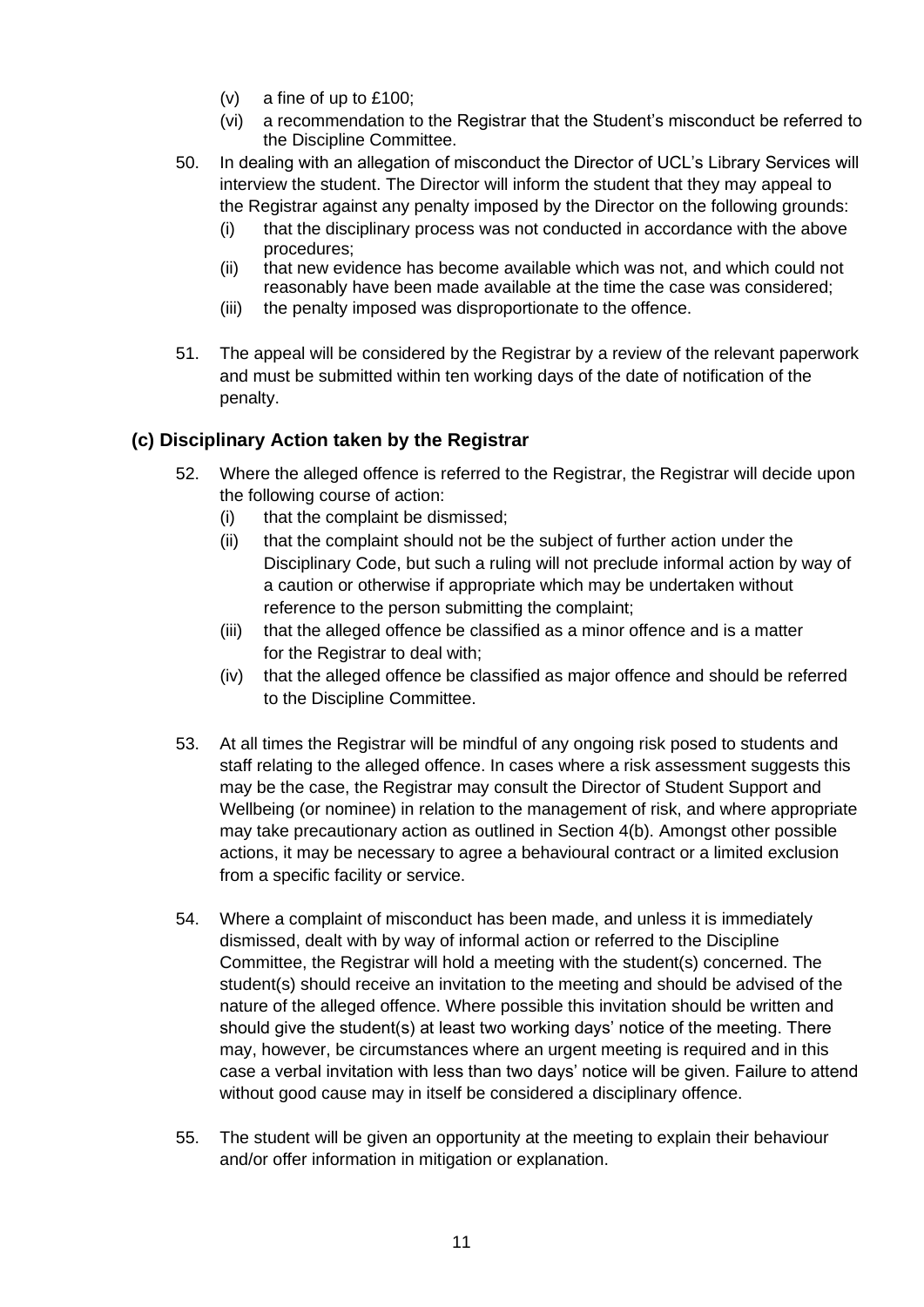- 56. The Registrar will advise the student in writing of the outcome, within five working days, and will confirm the imposition of any sanction, which may include any one or more of the following:
	- (v) an oral reprimand recorded by the Registrar;
	- (vi) a written reprimand recorded by the Registrar;
	- (iii) a written reprimand recorded on the Student's UCL file and copied to the Head of the Student's Department;
	- (iv) a payment of compensation for damages to person or property;
	- (v) a fine of up to £300;
	- (vi) an order of service to UCL for a specified period;
	- (vii) require a student to enter into a 'Good Behaviour' agreement;
	- (viii)exclusion from a part or parts of UCL for a specified period provided that such exclusion does not directly interfere with the student's academic work;
	- (ix) imposing conditions on a student's access to UCL facilities where the student has been convicted of a criminal conviction and where such conditions are deemed necessary for the safety and security of members of UCL provided that such conditions do not directly interfere with the student's academic work. In the case where the Registrar decides there are grounds for eviction from a UCL House or hall of Residence s/he will request that the Director of Student Accommodation initiate court proceedings and will inform the student that the matter has been referred to the Director of Student Accommodation.
- 57. In the event that, after the meeting, the Registrar decides that the matter is too serious to warrant one of the penalties set out above, the Registrar may instead refer the matter to the Discipline Committee.
- 58. A student wishing to appeal against the decision of the Registrar in relation to a penalty for a disciplinary offence shall write to the Secretary of the Discipline Committee giving the grounds for the appeal within ten working days from the date of receipt of the letter from the Registrar imposing the penalty.
- 59. An appeal against a sanction or sanctions imposed by the Registrar may be made on one or more of the following grounds:
	- (i) that the disciplinary process was not conducted in accordance with the above procedures;
	- (ii) that new evidence has become available which was not, and which could not reasonably have been made available at the time the case was considered;
	- (iii) the penalty imposed was disproportionate to the offence.
- 60. The Discipline Committee will consider appeals under these provisions by a review of the relevant paperwork.
- 61. In determining an appeal against a decision of the Registrar the Discipline Committee may confirm, amend or dismiss the penalty imposed by the Registrar.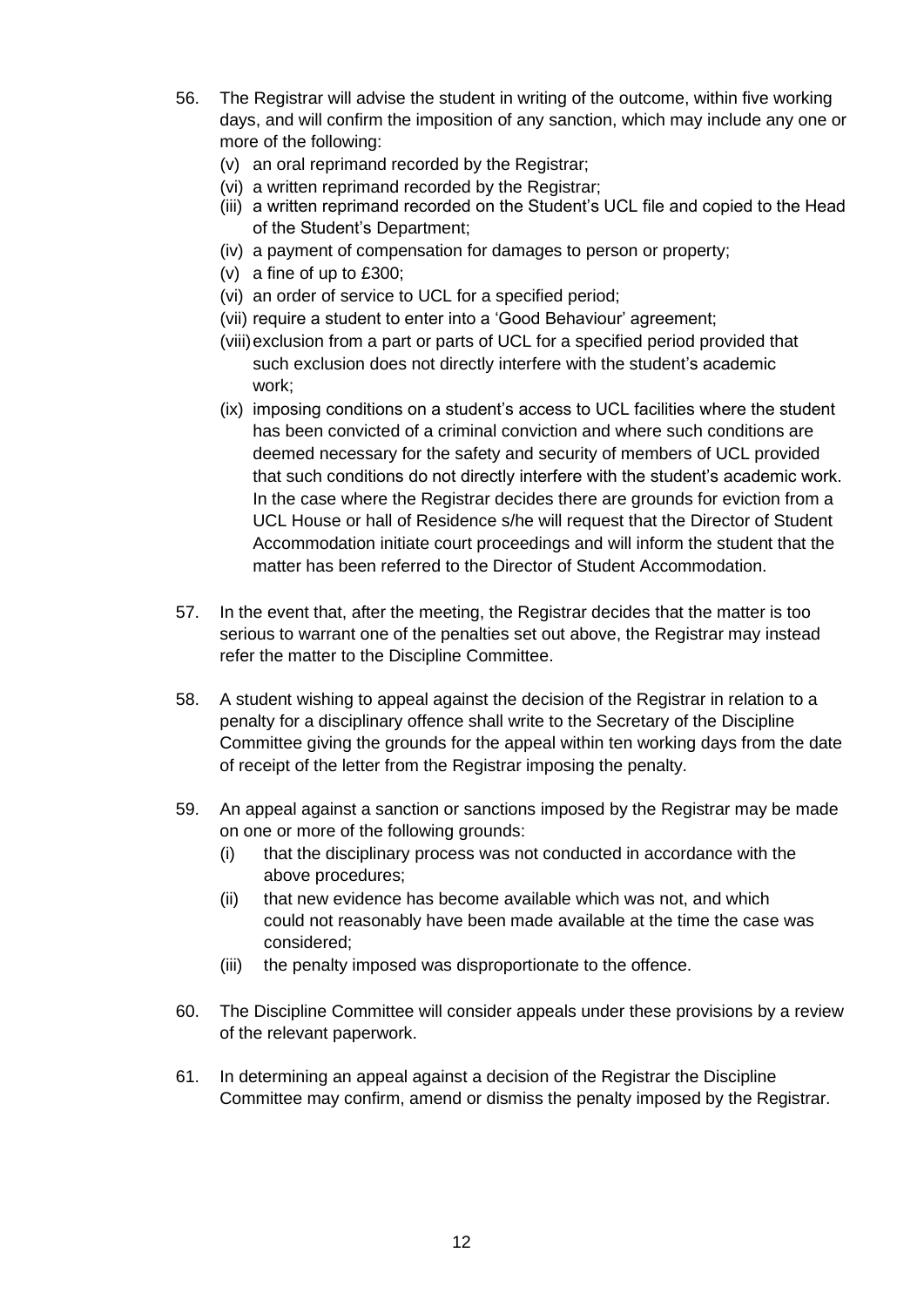### <span id="page-12-0"></span>Section 6: Major Offences

- 62. Where the alleged offence is referred to the Registrar and s/he believes that it should be classified as a major offence in line with the guidance provided above, the Registrar will refer the case to the Secretary of UCL's Discipline Committee.
- 63. The membership of the Discipline Committee shall comprise the following:
	- (i) a Chair, who will be the Vice-Provost (Education & Student Affairs) (or her/his nominee)
	- (ii) a member of academic staff of UCL selected from a Panel appointed by the Faculties
	- (iii) an officer of UCL Student's Union
- 64. The secretary of the Committee will be a member of staff of UCL Student and Registry Services.
- 65. A single recording of the proceedings will be made by the Secretary to the Committee except when the Committee withdraws for private discussion.
- 66. In cases which involve alleged reputational damage to UCL, the Committee will also include an additional member who is independent from UCL, whose role will be to ensure the Committee adheres to the principles of impartiality in consideration of the alleged offence.
- 67. The student will be advised in writing of the nature of the alleged offence and the date of the hearing. This written notification will usually be provided not less than ten working days in advance of the hearing. Where the Chair deems there are special circumstances which require a shorter period of notice to be given, the reasons for this will be explained to the student.
- 68. The Registrar and/or the Student may wish to invite witnesses to appear before the Committee and/or to provide written statements. If this is the case the Registrar and/or the student should notify the Secretary of the Committee at least seven working days before the hearing of the details of any witnesses. Such notification will include any written statements.
- 69. Statements and other documentation will be circulated to the Committee and the student not less than five working days in advance of the hearing, although later circulation may be allowed at the discretion of the Chair.
- 70. The procedure of the meeting will be as follows:
	- (i) Committee members meet without the student present to consider matters of process.
	- (ii) The student and 'friend' (where accompanied) will join the meeting.
	- (iii) The Registrar will join the meeting and outline the offence.
	- (iv) The student will be asked to make a statement in response to the alleged offence.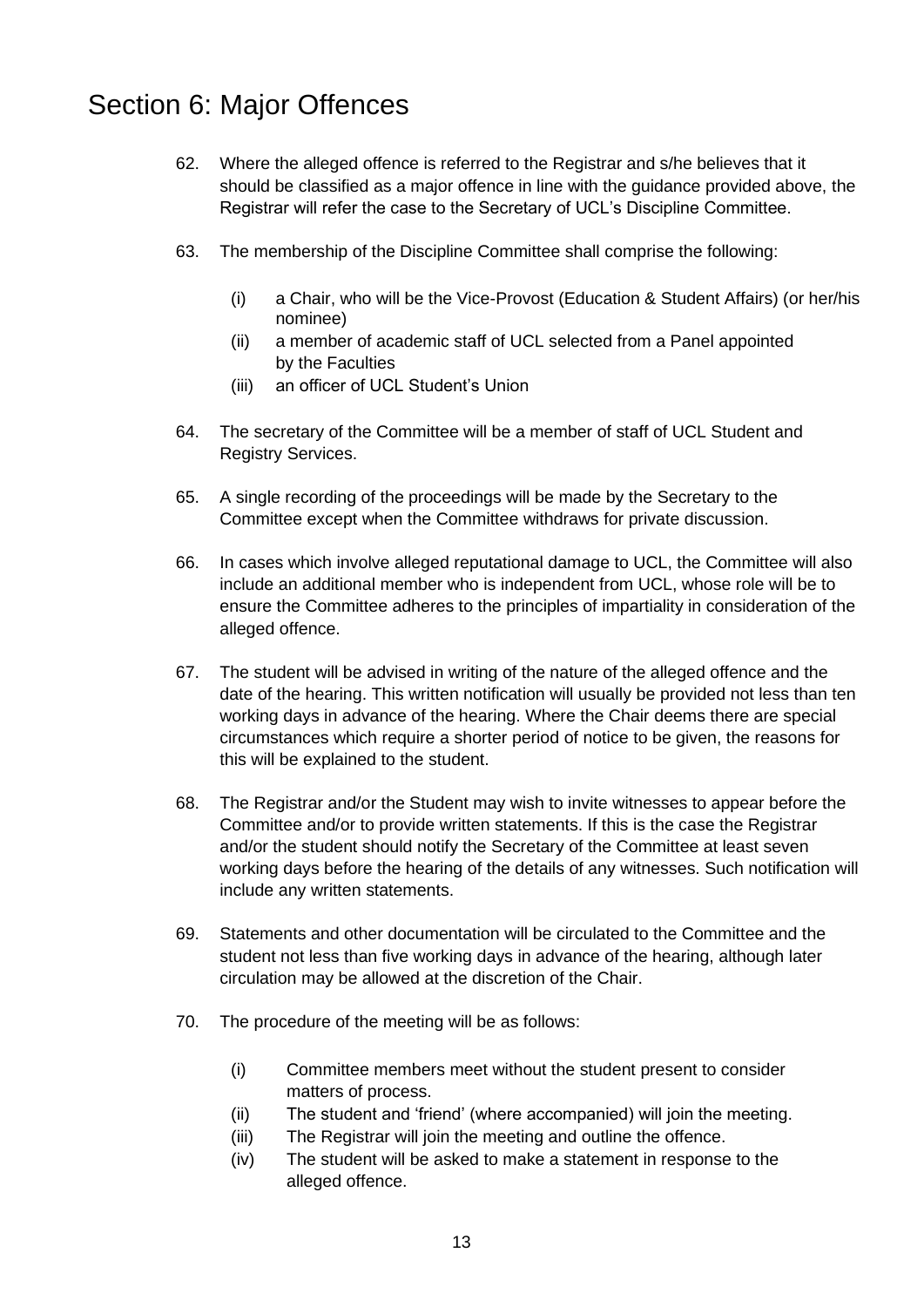- (v) The Committee may question the student and/or the Registrar.
- (vi) Witnesses may be called by the Registrar.
- (vii) Witnesses may be called by the student
- (viii) In each case the witnesses will be asked to make a statement or confirm the contents of a written statement, and may be questioned by the Committee, the student and/or the Registrar.
- (ix) Witness will be asked to withdraw.
- (x) The Committee will hear further statements from the student regarding evidence submitted, witness statements etc.
- (xi) The Committee will hear further statements and concluding remarks from the Registrar and the student respectively.
- (xii) The student (and friend), along with the Registrar, will be asked to withdraw to allow the Committee to consider its decision
- 71. At the conclusion of the hearing the Committee will determine the matter before it. The Committee may either dismiss the complaint on the ground that no disciplinary offence has been made out or may find on the evidence that a disciplinary offence has been committed. If the Discipline Committee determines that a disciplinary offence has been committed, it will have the power to impose one or more of the following penalties:
	- (i) a reprimand to be administered by the Discipline Committee and conveyed to and recorded by the Head of the Student's Department;
	- (ii) a fine not exceeding £600;
	- (iii) an order of service to UCL to be determined by the Discipline Committee;
	- (iv) exclusion, for such period or periods and subject to such conditions as the Committee shall think fit, from UCL or its precincts or other buildings or premises owned or occupied by UCL;
	- (v) payment of compensation for any damage to person or property which the Committee may find to have been occasioned by or in the course of the disciplinary offence;
	- (vi) requirement that a Student agree to specific conditions, determined by the Committee, to be necessary for their continued progress on their programme of study at UCL;
	- (vii) permanent expulsion from UCL. Expulsion involves depriving a student permanently of her or his membership of UCL.
- 72. If the Discipline Committee finds that a disciplinary offence has been committed, the penalty to be imposed will be determined by a majority vote. If there is an equality of votes, the Chair shall have a casting vote.
- 73. The decision of the Committee shall normally be communicated orally by the Chair to the student and the Registrar immediately at the conclusion of the hearing. The decision of the Committee will be communicated in writing to the student within five working days after the date of the hearing.
- 74. The implementation and consequences of a Discipline Committee hearing for the student will be monitored by the Registrar in consultation with whomever the Registrar considers appropriate.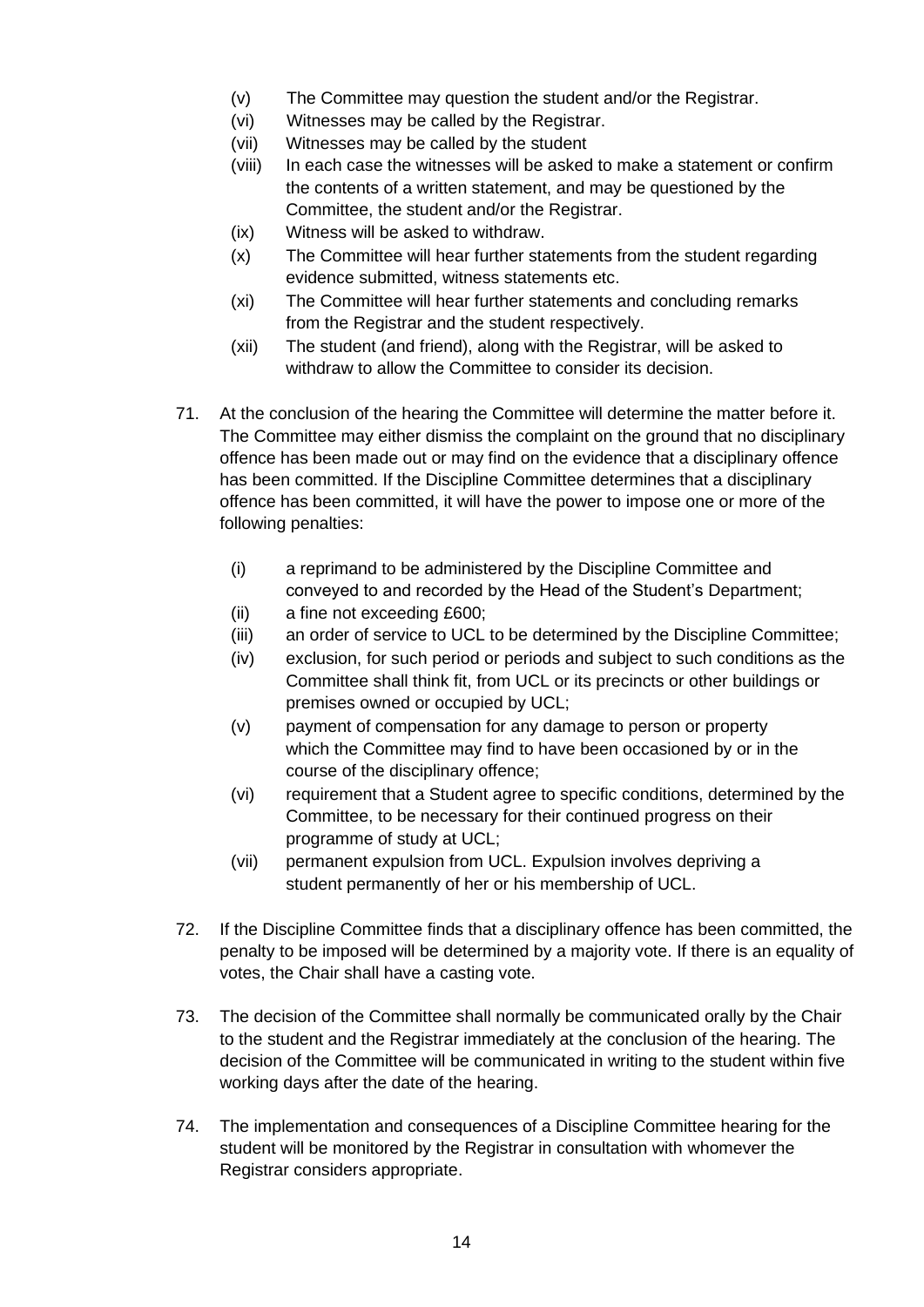# <span id="page-14-0"></span>Section 7: Discipline Review Body

75. UCL Statute 13(3) provides as follows:

*'There shall be a Discipline Review Body to which an appeal shall lie in cases where the punishment imposed by the College is expulsion from the College and its precincts and other buildings and premises owned or occupied by the College, or temporary exclusion for more than four weeks.'*

- 76. Appeals against other penalties imposed by the Discipline Committee may also be made to the Discipline Review Body.
- 77. An appeal to the Discipline Review Body must be received by the Secretary to the Discipline Review Body within twenty-eight days of the date of notification of the written communication of the decision of the Discipline Committee to the student concerned.
- 78. An appeal against a sanction or sanctions imposed by the Discipline Committee may be made on one or more of the following grounds:
	- (i) that the disciplinary process was not conducted in accordance with the above procedures;
	- (ii) that new evidence has become available which was not, and which could not reasonably have been made available at the time the case was considered;
	- (iii) that the penalty imposed was disproportionate to the offence.
- 79. The membership of the Discipline Review Body will comprise:
	- (i) a Chair, who shall be appointed by the Council from among a panel of nominees approved by Council;
	- (ii) one person, not being a member of the UCL Council, UCL staff or a student, to be appointed by the Provost as and when the Discipline Review Body needs to be convened, from among a panel of nominees approved by Council;
	- (iii) an elected student officer of another University, normally from within the University of London, to be appointed by the Provost as and when the Discipline Review Body needs to be convened.
- 80. The Secretary of the Discipline Review Body will be an appropriate officer nominated by the Director of [UCL Academic Services.](mailto:AcadServ.Secretariat%20%3cacademic.services@ucl.ac.uk%3e) Such officer shall not have acted as Secretary to the Discipline Committee in the case concerned.
- 81. Consideration of an appeal by the Discipline Review Body will be by way of a review of the material/evidence considered by the Discipline Committee, along with its findings and subsequent decision and/or penalties and will include the following, to be supplied by the Secretary of the Discipline Committee:
	- (i) a note of evidence taken before the Discipline Committee;
	- (ii) any documents submitted to the Discipline Committee as documentary evidence;
	- (iii) a note of the submissions made by or on behalf of each party;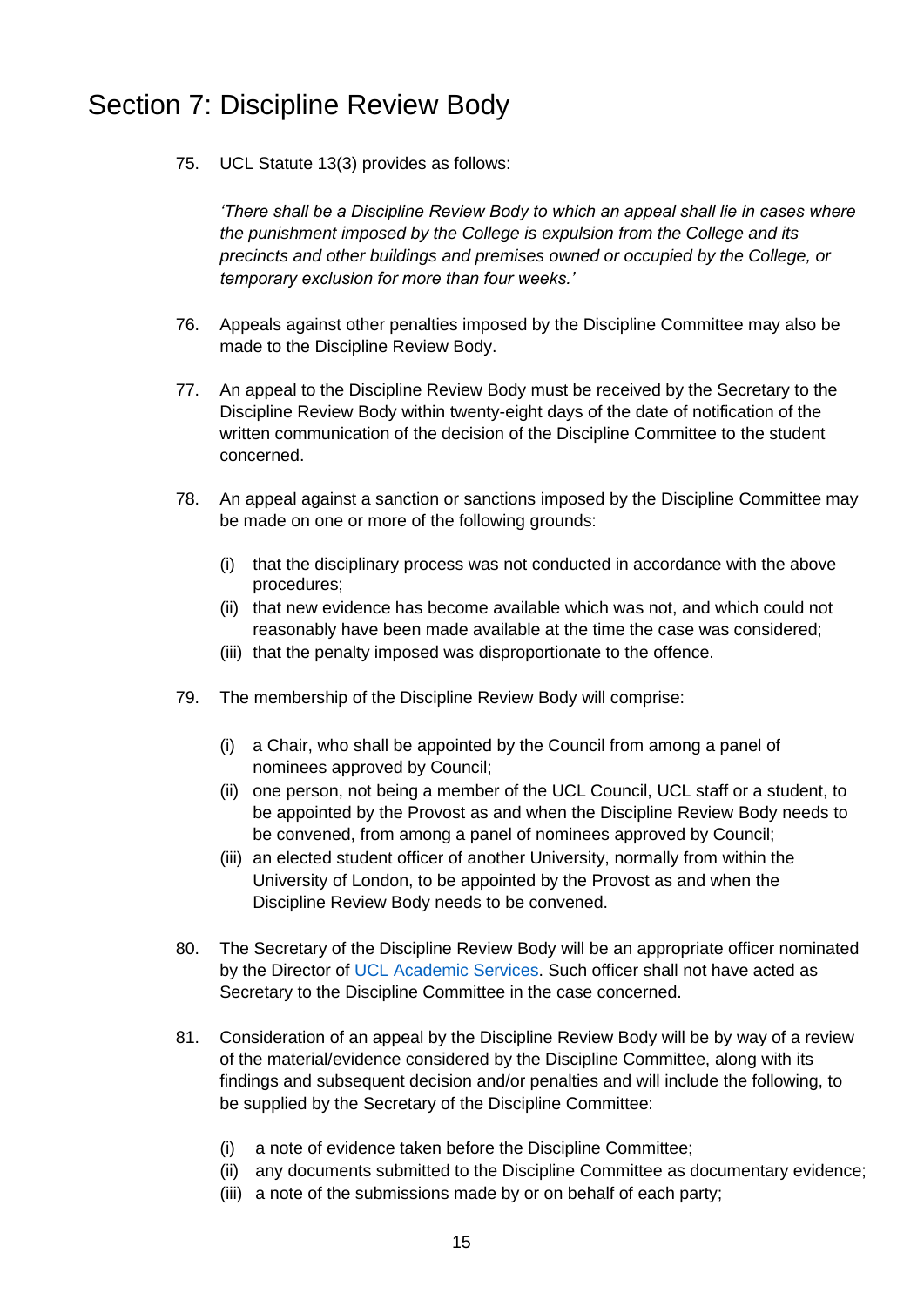- (iv) a note of the findings and decision of the Discipline Committee.
- 82. The Discipline Review Body will normally consider appeals by review of the relevant paperwork, although it may, exceptionally, decide to arrange a hearing of the appeal.

#### **Procedure for a meeting of the Discipline Review Body**

- 83. In the event of a hearing all parties will be notified of the date not less than seven working days before the date of the hearing.
- 84. The Discipline Review Body will call the student and the chair of the Discipline Committee as witnesses. Other witnesses may also be called by the Discipline Review Body.
- 85. Copies of all documentation will be circulated to all parties not less than five working days in advance of the hearing, although later circulation may be allowed at the discretion of the Chair.
- 86. At the start of the hearing the Chair of the Discipline Review Body will invite the student to summarise the grounds for their appeal against the decision of the Discipline Committee.
- 87. The Chair of the Discipline Review Body will then invite the Chair of the Discipline Committee to state the case for upholding the findings and decisions of the Discipline Committee.
- 88. In each case any witnesses will be asked to make a statement or confirm the contents of a written statement.
- 89. After all parties have made their statements the Chair and other members of the Discipline Review Body may ask the student and/or the Chair of the Discipline Committee and any witnesses any such questions as the Chair deems appropriate.
- 90. Having completed their questioning the Chair of the Discipline Review Body will ask the parties to withdraw.
- 91. The Discipline Review Body shall reach decisions by a simple majority.
- 92. The Discipline Review Body, having completed its discussion of the appeal and having reached a decision on the matter, the Chair shall recall the student and the Chair of the Discipline Committee to the meeting.
- 93. The Chair shall then announce the decision of the Discipline Review Body to the student and Chair of the Discipline Committee.
- 94. The Chair shall then declare the meeting of the Discipline Review Body closed.

#### **Decision of the Discipline Review Body**

95. The Discipline Review Body may allow the appeal wholly or in part or substitute its own findings and impose one or more of the penalties mentioned in paragraph 71 as